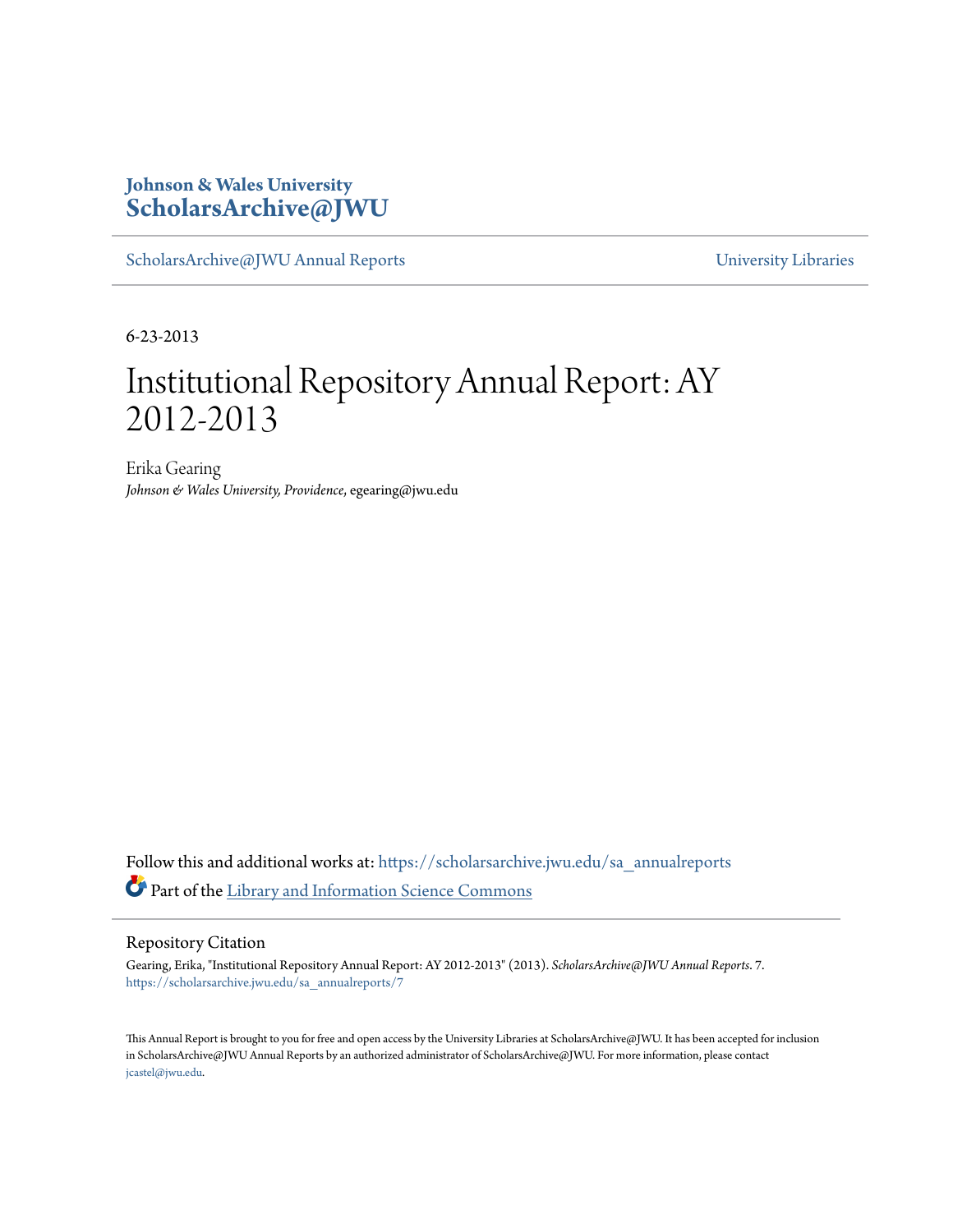

ScholarsArchive@JWU

# **Annual Report AY 2012-2013 Year 7**

**Prepared by:** 

**Erika Gearing, Reference Services Librarian & ScholarsArchive@JWU Coordinator**

**May 2013**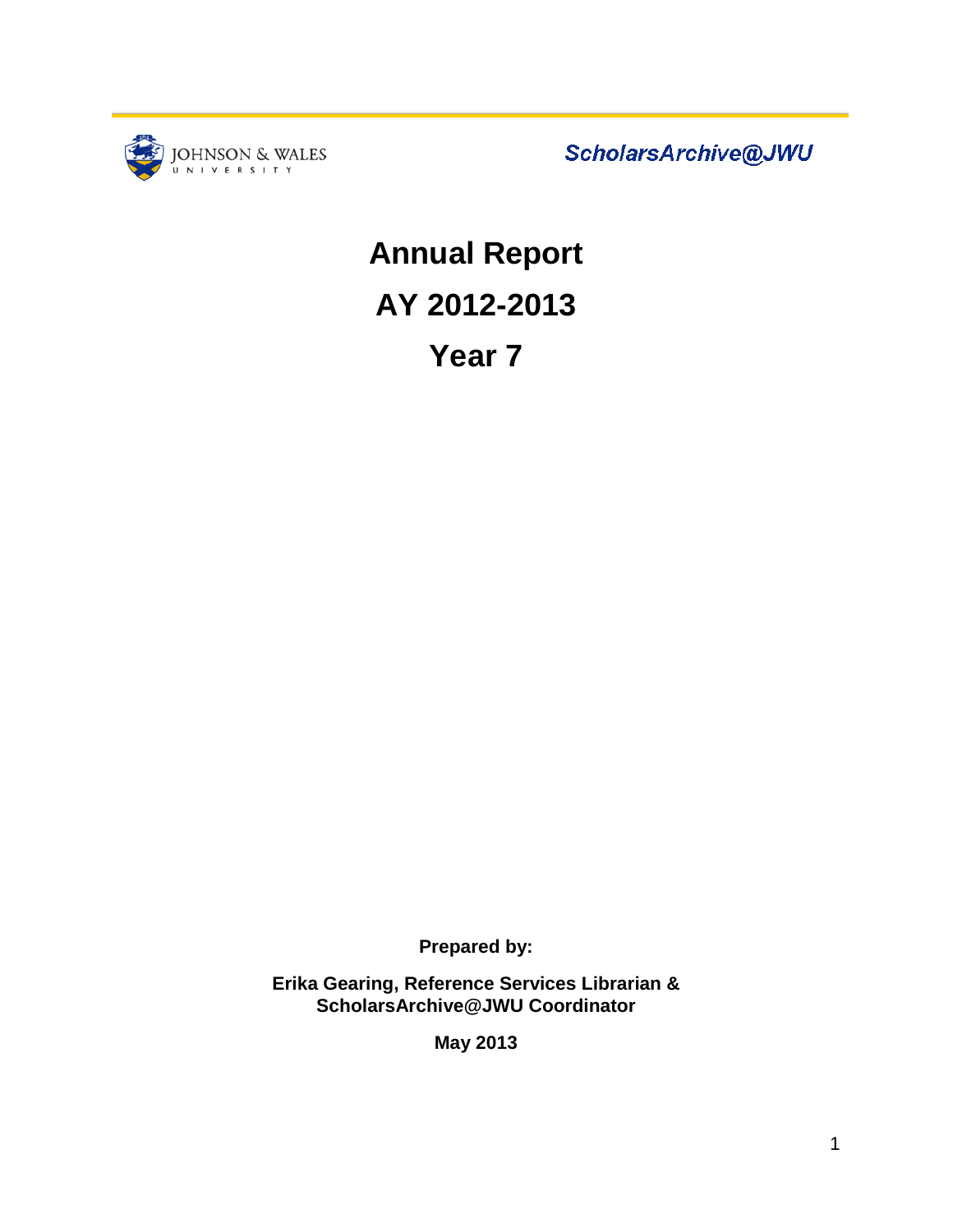# **Overview**

The *ScholarsArchive@JWU* is an Institutional Repository and digital showcase that provides open access to journal articles, working papers, dissertations and theses, and other creative works published by the Johnson & Wales University faculty, staff, colleges, departments, and students. The IR also holds several special collections of restaurant menus.

The *ScholarsArchive@JWU* is a unique library service that provides an open access platform for faculty, staff, and students to share their knowledge and contributions with the global community. The *ScholarsArchive@JWU* is also an invaluable promotional and marketing tool for contributors and the university. Prospective students, faculty, and staff can easily access examples of high quality scholarship, publications, events, and creative works.

# **This report covers activity from: July 2012 – June 2013**

# **Activity Summary**

Summary of New Content

- 7 [Academic Symposium papers](http://scholarsarchive.jwu.edu/ac_symposium/)
- 4 [ArtSpace at JWU Library items](http://scholarsarchive.jwu.edu/artspace/)
- 2 [Computer Graphic Faculty works](http://scholarsarchive.jwu.edu/cgd_fac/)
- 4 [Collaborative Learning Program works](http://scholarsarchive.jwu.edu/clp/)
- 2 [UG Honors Works](http://scholarsarchive.jwu.edu/clt_honorstheses/) (Charlotte Campus)
- 26 [Center for Research & Evaluation works](http://scholarsarchive.jwu.edu/research/)
- 24 [ETDs](http://scholarsarchive.jwu.edu/dissertations/)
- 1 [English Faculty work](http://scholarsarchive.jwu.edu/english_fac/)
- 5 [Humanities Faculty works](http://scholarsarchive.jwu.edu/humanities_fac/)
- 6 [Open Access Week items](http://scholarsarchive.jwu.edu/jwu_oa_week/2012/)
- 4 [JWU Library Providence Newsletters](http://scholarsarchive.jwu.edu/lib_newsletter/)
- 62 [MBA Faculty works](http://scholarsarchive.jwu.edu/mba_fac/)
- 15 [MBA Student works](http://scholarsarchive.jwu.edu/mba_student/)
- 311 [Marilyn B. Feingold Menu Collection items](http://scholarsarchive.jwu.edu/mbf_collection/)
- 11 [Raymond Earl Oetgen Menu Collection items](http://scholarsarchive.jwu.edu/reo_collection/)
- 1 [ScholarsArchive@JWU Annual Reports](http://scholarsarchive.jwu.edu/sa_annualreports/)
- 3 [Library Staff publications](http://scholarsarchive.jwu.edu/staff_pub/)
- 5 [UG Honors Works](http://scholarsarchive.jwu.edu/student_scholarship/) (Providence Campus)

## New Partnerships and Initiatives

- ArtSpace at JWU Library series
- Collaborative Learning Program series

## **Donations**

- The Raymond Earl Oetgen Menu Collection
- The Menu Collection of Hayden Mathews

## **Outreach**

• Social media outreach marketing (see additional document)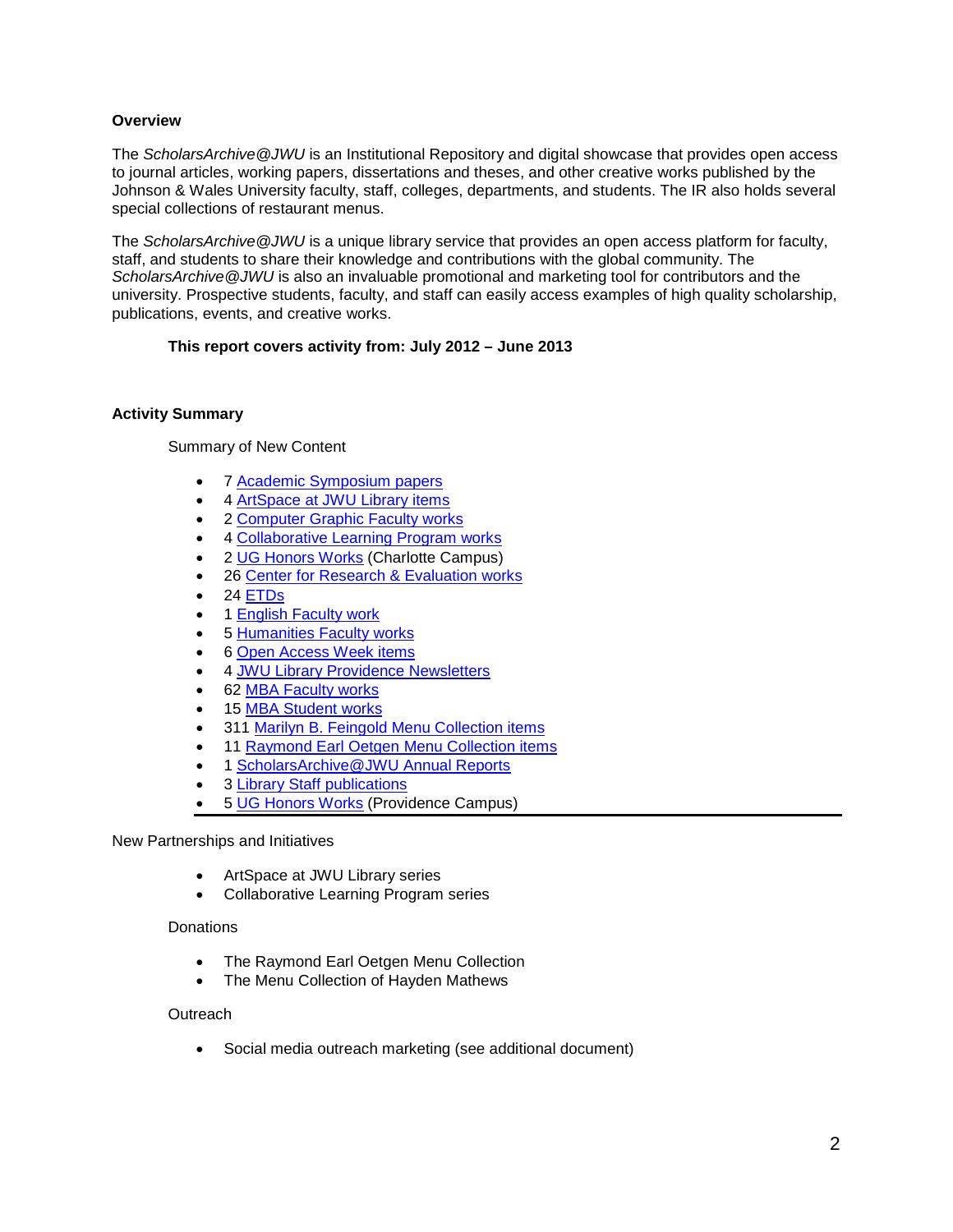# MEASURES OF USE





Downloads: 151,007 (Entire collection as of June 2014)



# Top 20 Items

| <b>Title of Work</b> |                                                                                     | <b>Downloads</b> |
|----------------------|-------------------------------------------------------------------------------------|------------------|
| 1.                   | Stress Related Issues Due to Too Much Technology: Effects on Working Professionals  | 640              |
| 2.                   | The Impact of Nationality, Gender, and Education on Students' Buying Attitudes      |                  |
|                      | <b>Towards Ethical and Socially Responsible Products</b>                            | 435              |
| 3.                   | Edible Marijuana: A New Frontier in the Culinary World                              | 420              |
| 4.                   | <b>Factors Affecting Students' Decision of Hotel Selection</b>                      | 360              |
| 5.                   | <b>Exploratory Research: The Effects of Electronic Books on College Students</b>    | 328              |
| 6.                   | <b>Check It Out! Library Newsletter, Fall 2012</b>                                  | 265              |
| 7.                   | The Value of Foreign Languages in Business Communication                            | 216              |
| 8.                   | Laboring Forward: The Future of Labor Unions                                        | 204              |
| 9.                   | Perceived Efficacy of Beginning Teachers to Differentiate Instruction               | 200              |
|                      | 10. Check It Out! Library Newsletter, Spring 2013                                   | 181              |
|                      | 11. A Research Proposal: How can the United States Postal Service Respond and       |                  |
|                      | Recover From a Decade of Decline?                                                   | 178              |
|                      | 12. Assessing the Financial Literacy of Domestic and International College Students | 173              |
|                      |                                                                                     |                  |
|                      |                                                                                     |                  |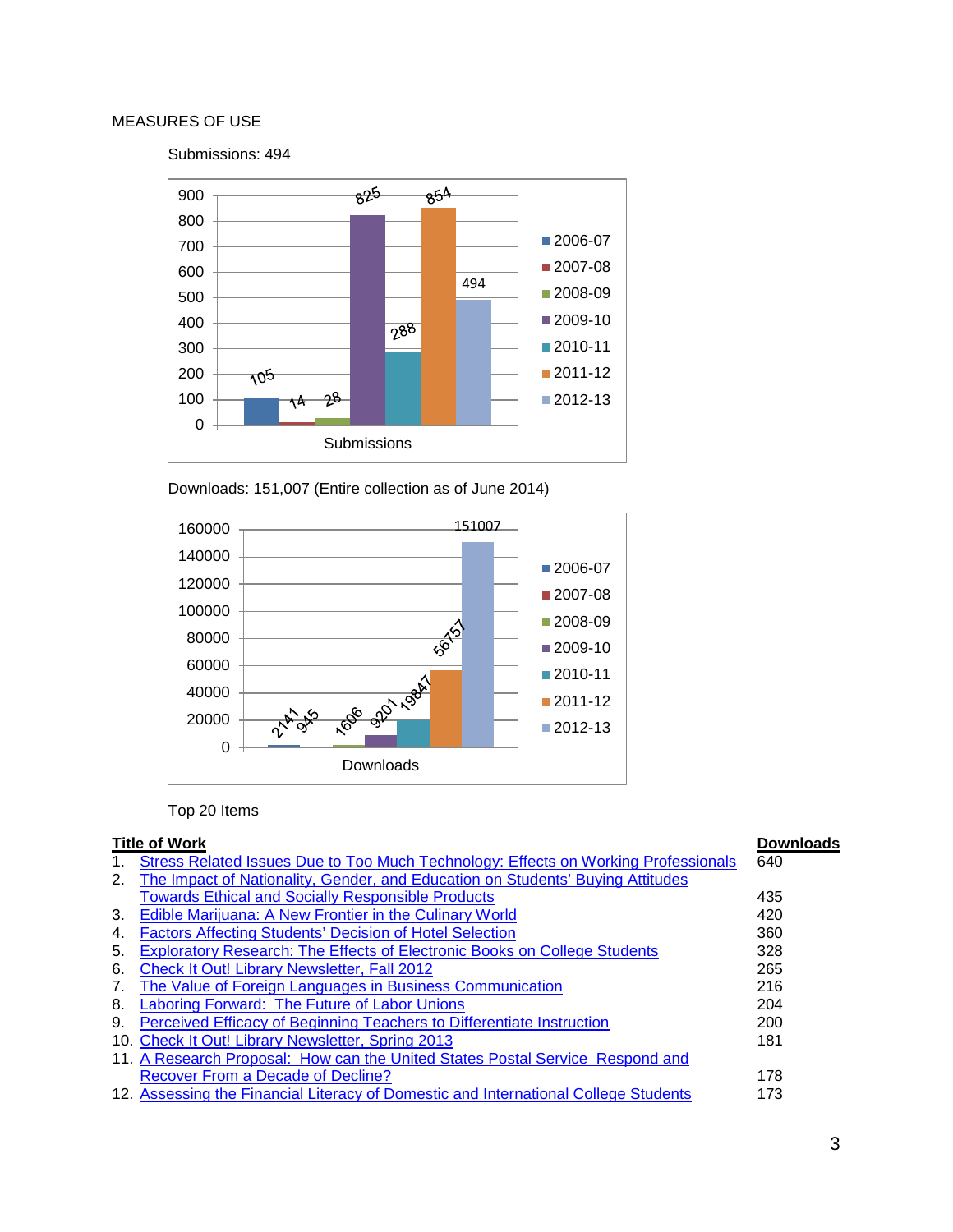| 13. Revenge, Guilt, and Greed: Feast Scenes and Political Order in Shakespearian      |     |
|---------------------------------------------------------------------------------------|-----|
| <b>Society</b>                                                                        | 152 |
| 14. The Adaptive Military Transition Theory: Supporting Military Students in Academic |     |
| <b>Environments</b>                                                                   | 106 |
| 15. Check It Out! Library Newsletter, Winter 2012-2013                                | 104 |
| 16. Factors Influencing Students' Selection of a Bank                                 | 103 |
| 17. Former Juvenile Offenders Re-enrolling Into Mainstream Public Schools             | 102 |
| 18. Characteristics of At-Risk Students                                               | 100 |
| 19. Open Access and the Institutional Repository                                      | 97  |
| 20. Assistive Technology: Identifying Professional Development Needs of Independent   |     |
| <b>School Teachers</b>                                                                | 85  |
| 21. Information Literacy at Johnson & Wales University 2011-2012                      | 85  |

Google Analytics™ Data



# **Staffing & Work Flow**

Staffing and work flow remained the same as the previous academic year: One full time reference librarian. There is no set percentage of time or formal schedule for work related to the IR. For digitization, work increases during the spring and summer months, while outreach and marketing efforts are the mostly achieved during the academic year.

From May – July, 2013 we had an intern from the University of Rhode Island Graduate Studies of Library and Information Science program work on digitizing restaurant menus from the Marilyn B. Feingold collection. As a result 435 additional menus from this collection were added to the IR.

# **Equipment**

A new HP desktop workstation was installed. The new workstation is running Windows 7 and Adobe Pro XI. We are still using the EPSON GT-20000 scanner with PaperPort scanning management software.